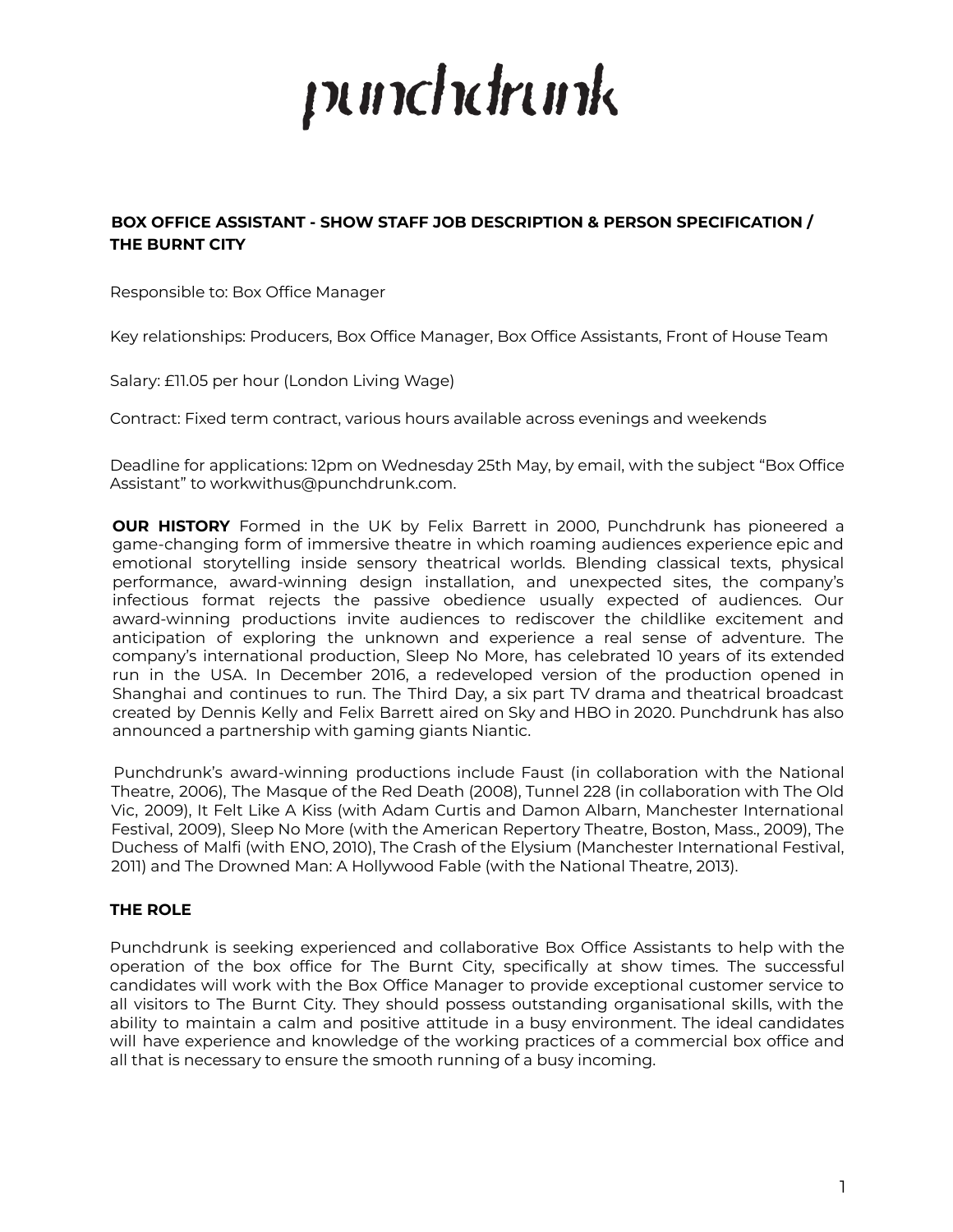# **JOB DESCRIPTION | RESPONSIBILITIES INCLUDE:**

- Monitoring the Box Office email during show shifts, providing timely and accurate responses
- Providing an efficient and welcoming counter service at performance times
- Escalating non-ticketing related queries to the relevant department professionally and in a timely manner.
- Opening and closing the box office securely
- Assisting with the booking of House Seats and guest tickets, as required by the Box Office Manager and Producers
- Liaising with SEE Tickets to resolve any customer queries, and to troubleshoot any system issues.
- Attending training as required
- Providing performance reports as required
- Checking the ID of any visitor who appears to be under 18, and making sure any minors can be identified by the performing company and Front of House staff.
- Selling Access tickets, and providing information to access customers in person, by telephone, and in writing.
- Accurately and sensitively collecting information on access requirements, and passing on to Access Stewards before the relevant performance.
- Any other duties as reasonably required

#### **PERSON SPECIFICATION:**

## **Essential**

- At least one year's experience of working in a customer-facing role in the live arts sector
- Knowledge and understanding of current ticketing sales systems
- Excellent attention to detail with the ability to work methodically and check own work for errors
- Excellent oral and written communication skills, with the ability to explain complex information clearly
- A problem-solver with a can-do, positive attitude and the ability to communicate in a professional and friendly manner
- Strong organisational and time management skills with ability to prioritise under pressure
- Able to demonstrate excellent customer service
- Excellent evening and weekend availability

## **Desirable**

- An interest in Punchdrunk's work
- Experience of working on a commercial theatre production
- Experience of working with ticket agents

## EMPLOYMENT TERMS

- Fixed-term contract
- Pension contribution, following completion of probation period